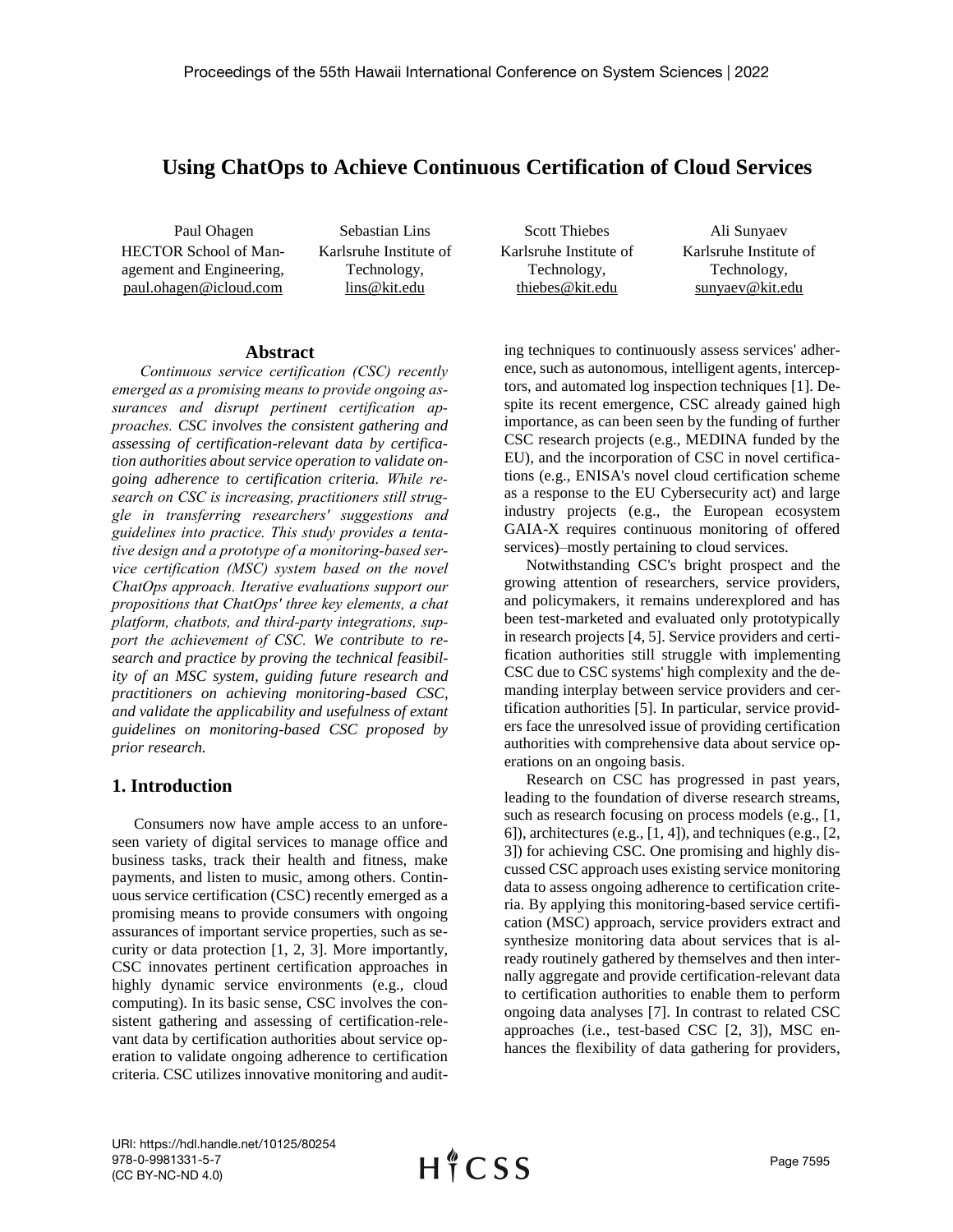reduces the costs for setting up CSC, and does not require invasive service access from certification authorities, thereby reducing security risks.

Because MSC is promising, recent literature started to guide how to design MSC systems that gather, integrate, and process certification-relevant data internally, which is then provided to and analyzed by certification authorities (e.g., [7]). However, we still lack implementations of MSC systems that fulfill proposed design guidelines because implementing MSC systems is complex and challenging. MSC systems must fulfill various requirements, such as integrating data sets across diverse monitoring technologies and providing data effectively to certification authorities. This lack of insights into how to implement MSC systems hinders the application of CSC, ultimately preventing providers from proving the ongoing compliance of their services. To address this gap, we ask: *How to implement MSC systems?*

To answer this research question, we apply a lightweight design science research approach (building on Peffers et al. [8]), derive a tentative design, develop a system prototype, and evaluate its usefulness and fulfillment of prevalent MSC design guidelines in the context of cloud services. We particularly rely on the novel ChatOps approach concerned with integrating development and operations tools, and processes into a collaboration platform to enable teams to communicate efficiently and manage their workflow easily [9].

The developed prototype and iterative evaluations support our propositions that a ChatOps approach is a suitable means in achieving CSC due to its three key elements: a chat platform, chatbots, and third-party integrations. This study proves the technical feasibility of an MSC system by developing and evaluating a prototype based on a ChatOps approach, thereby complementing monitoring-based CSC research and answering research calls (e.g., [5]). By deriving a tentative design and describing components used in our prototype, we guide future (design-oriented) research and practitioners on achieving monitoring-based CSC. Our prototype also provides first validation regarding the applicability and usefulness of extant guidelines on monitoring-based CSC proposed by prior research, which was lacking so far.

## **2. Theoretical background 2.1 Continuous service certification**

The conventional certification of digital services is a static attestation, primarily conducted by humans that only retrospectively reflects the technical and organizational requirements satisfied at the time of the assessment. For example, certification authorities perform on-site visits, interviews, or document analyses to assess a service's compliance with certification criteria (e.g., security and data protection regulations). The resulting certificate traditionally has a fixed validity period (e.g., one to three years) that requires certain stability of the certification object to assume that the attestation results remain constant over the entire validity period. However, this is not necessarily the case for current services, such as cloud services, due to fast service technology lifecycles, agile development, and continuous integration practices, threatening the reliability of issued certificates.

Researchers recently started to examine how to innovate certification processes to enable certification authorities to attest services continually. A resulting promising concept is CSC, where certification-relevant data about a service is consistently collected, aggregated, and processed to enable certification authorities to validate services' compliance with certification criteria continuously. In general, CSC builds continuous monitoring and auditing and combines these approaches with additional mechanisms for the transparent provision of certification-relevant information.

To achieve CSC, researchers typically propose two distinct CSC approaches: test-based and MSC, which are complementary because they can be used simultaneously to collect diverse evidence about certification adherence [7]. Test-based certification is characterized by the direct, external access of the certification authority to the service providers' infrastructure to check service components and operations [2]. Test-based CSC, therefore, follows a pull model, where the certification authority itself gathers certification-relevant evidence. These test checks performed by the certification authority typically involve controlling some input to the service and evaluating the response [6]. However, this approach is controversial as service providers are reluctant to give the certification authority access due to technical (e.g., requiring extensive modifications to the infrastructure), organizational (e.g., resistance to integrating untrustworthy techniques of authorities), or legal reasons (e.g., data protection laws) [1].

The second approach is called MSC and is a promising approach to overcome these drawbacks. MSC differs because the certification authority does not need direct access to the service provider's infrastructure. The service provider monitors its service infrastructure, collects data, and then makes the certification-relevant data available to the certification authority [7]. MSC, therefore, follows a push model, where service providers solely gather certification-relevant evidence inside the trusted service operation environment and then push this evidence to the certification authority. MSC entails greater flexibility to respond to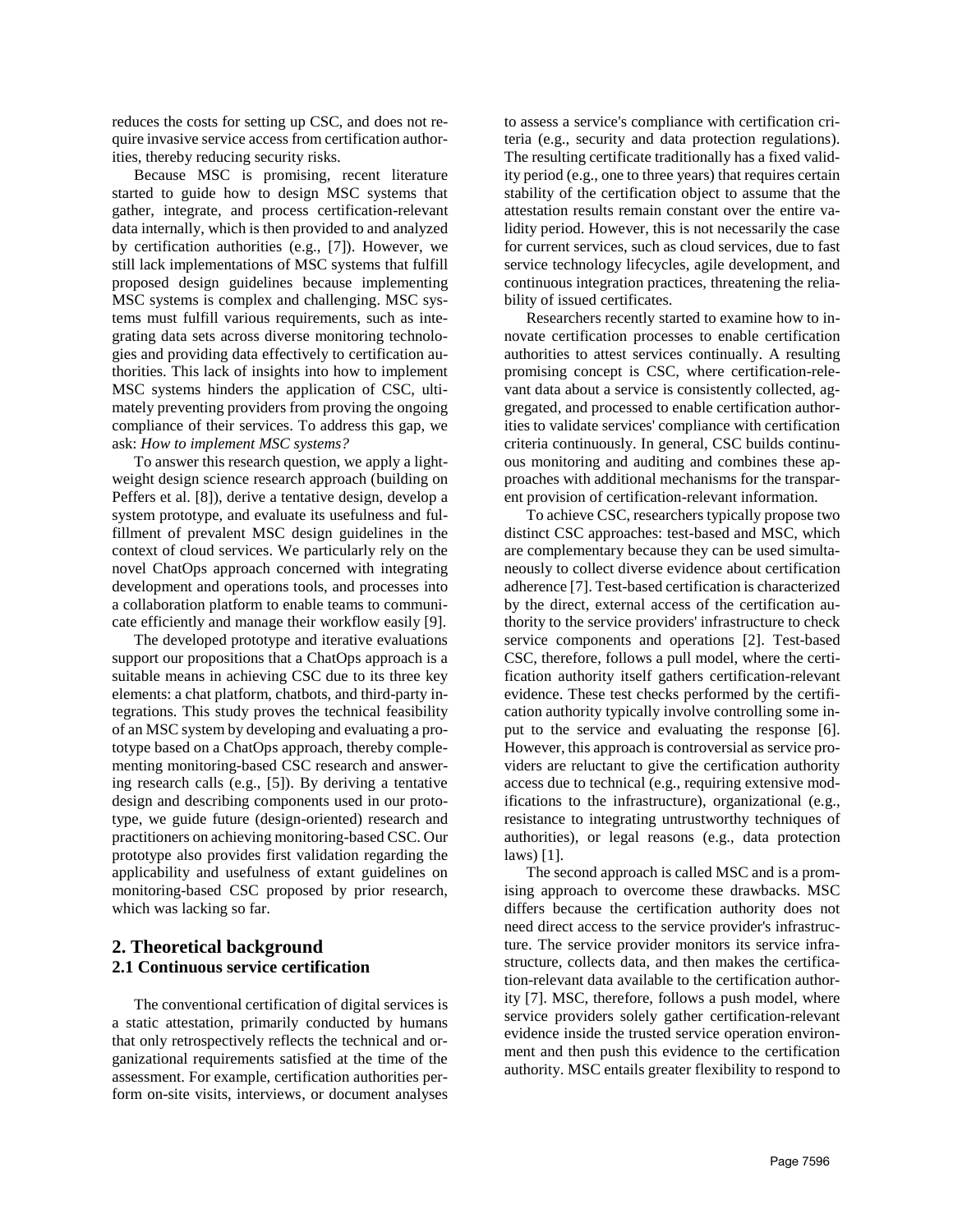<span id="page-2-0"></span>

|               |                            | CSC approaches                                                                                              |                                                                                                               |
|---------------|----------------------------|-------------------------------------------------------------------------------------------------------------|---------------------------------------------------------------------------------------------------------------|
|               |                            | Test-based CSC                                                                                              | Monitoring-based CSC                                                                                          |
| study<br>ocus | Concepts and<br>quidelines | Typical research question: "How can test-<br>Α<br>based CSC be achieved?"<br>Example studies: [1, 3, 6]     | B Typical research question: "How to design moni-<br>toring-based CSC systems?"<br>Example studies: [7]       |
|               | Implementation             | Typical research question: "How to test secu-<br>rity compliance continuously?"<br>Example studies: [2, 10] | D Typical research question: "How to implement"<br>monitoring-based CSC?"<br>Example studies: [4], This study |

**Table 1. Related research on CSC**

ever-changing service infrastructures because providers can independently alter their service infrastructure while ensuring that they still transmit certification-relevant data to certification authorities.

To achieve MSC, the service provider has to establish a sophisticated monitoring system that collects and aggregates certification-relevant data scattered across implemented monitoring software and provides this data in a way and format that suits the certification authority, which we refer to as the *MSC system.* However, service providers and certification authorities struggle to implement a suitable MSC system due to the high complexity and challenging interactions between both sides [5].

### **2.2 Related research on CSC**

Reviewing the literature on CSC reveals that we still require a deeper understanding of designing and implementing MSC systems. Related research can be separated based on their chosen CSC approach (testbased vs. monitoring-based CSC) and their study focus (providing concepts and design guidelines vs. implementing CSC), among others (refer to [Table 1\)](#page-2-0).

Based on this separation, quadrant A summarizes most of the related work that focuses on achieving testbased CSC by providing process models, architectures, and frameworks to enable certification authorities to assess services continuously (e.g., [1, 3, 6]). For example, Anisetti et al. [3] propose a test-based security certification process that dynamically generates BPMN-compliant compositions of services that hold a set of security properties.

Similar, research in quadrant B focuses on providing the foundations and design guidelines for achieving monitoring-based CSC. For example, Lins et al. [7] derived meta-requirements and design guidelines for MSC systems based on findings from expert interviews. These research efforts are augmented by industry and government innovations, such as NIST's Open Security Controls Assessment Language offering machine-readable representations of certification criteria and metrics, among others.

Research also has started to implement and evaluate test-based CSC approaches, as summarized in quadrat C (e.g., [2, 10]). For example, test-based techniques verify consumers' data integrity [10] or continuous service availability [2].

Monitoring-based CSC has been less implemented (quadrant D). An exception is the early works of Krotsiani et al. [4], who developed a prototypical monitoring-based CSC infrastructure (called "*CUMULUS*") to, for instance, verify database user identification to validate certification criteria. While providing the first proof in concept, it remains unclear whether this prototype is generalizable to other service types and whether it fulfills recent design requirements and guidelines proposed by research in quadrant B. To this end, we aim to implement an MSC system to understand better how to perform CSC. We ground our research on the novel ChatOps approach to design and implement a prototype.

## **2.3 ChatOps**

ChatOps, composed of the words chat and operations, integrates operations and development tools and processes into a collaborative communication environment like a chat tool [9]. ChatOps enables service providers' teams to use a unified interface to communicate efficiently, view relevant information, and easily manage their workflow.

ChatOps belongs to the emerging practice DevOps (development and operations) [11]. The DevOps approach is concerned with the fast and continuous development and delivery of new quality software releases and focuses on improving the collaboration between development and operations [12]. ChatOps is thereby a practice that can help organizations blur the lines between the roles of development and operations personnel [13].

From a technological perspective, the ChatOps approach has three key elements [14]. First, ChatOps embeds a chat platform that offers an instant messaging system to increase collaboration among users by providing a complete set of services for chatting and conversation through the internet. Key features of a chat platform relevant for ChatOps are team rooms and message persistence.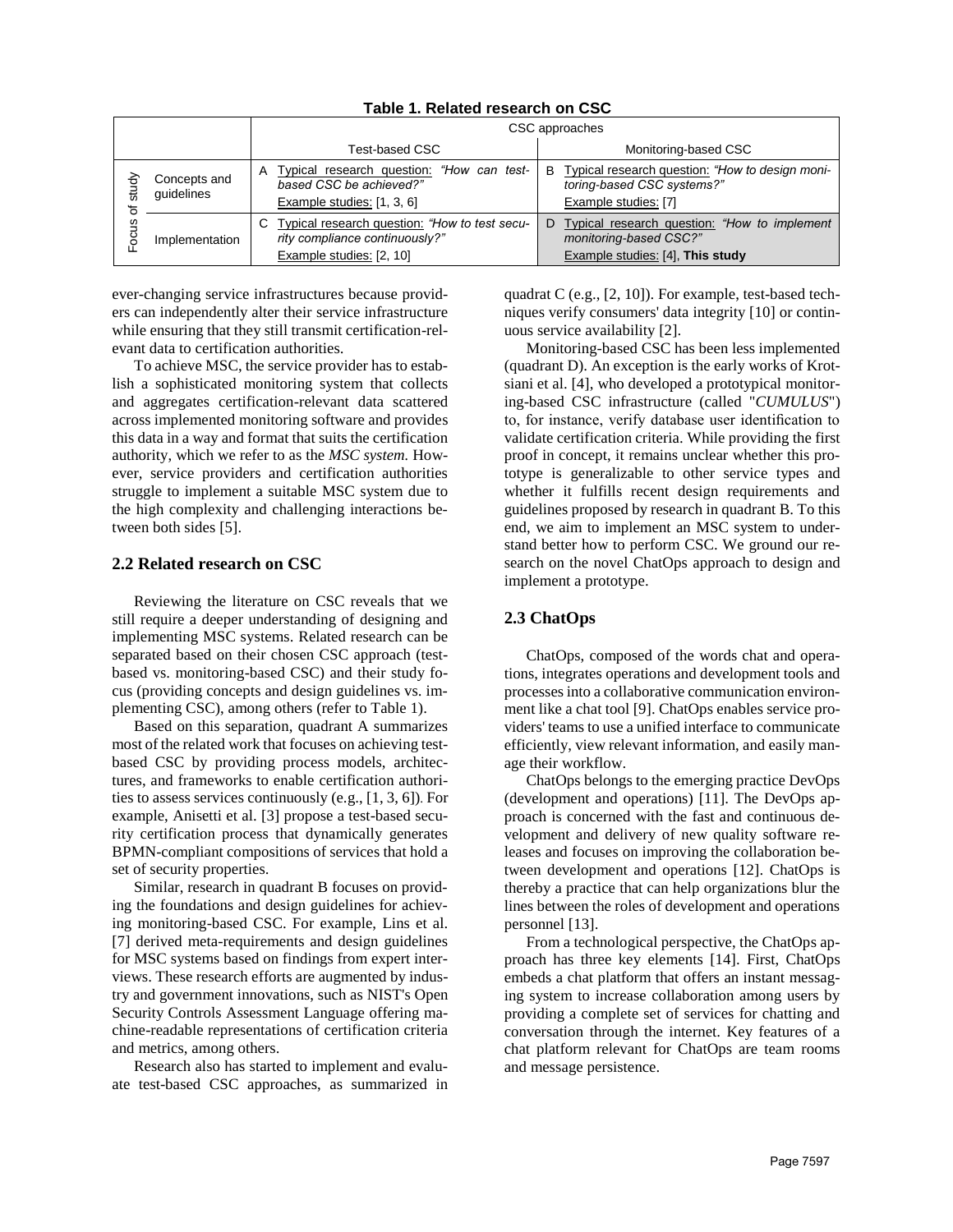The second key element of ChatOps is third-party integrations to connect to other (external) services or platforms [9, 14]. These integrations are predefined connections into the chat platform, which extend the users' reach and make it easy for them to interact with other services or platforms. The interaction is commonly enabled through short (text) commands via direct interfaces from the messaging system.

The third key element of ChatOps are chatbots which provide customizable automation [14]. A chatbot is generally a running application, script, or piece of software that automates tasks usually performed by a human and can interact with human users on a chat platform. In ChatOps, chatbots become necessary when a third-party integration to the desired service is not available or does not provide the required functionalities that the team needs [9]. Compared to prominent B2C chatbots, the ChatOps chatbots are used to help teams manage their day-to-day work instead of facilitating interaction with consumers.

The introduction of ChatOps is a journey, including adjustments of organizational processes and implementation of software systems [15]. From an organizational perspective, ChatOps adoption is characterized by teams within organizations trying to move communication from email to group chat platforms [15]. The chat platform is used for sending messages or sharing files like logs and configuration files within dedicated rooms or channels. From a technical perspective, tools and services are connected to the chat platform to increase automation. These tools can automatically send notifications and information to the chat platform to make users aware of certain events or facts. Users also can query data from integrated tools by using slash commands. Chatbots are commonly added to the chat platform, interacting with people and tools and automating common tasks. These chatbots can be enhanced with artificial intelligence, which enables them to, for example, recommend solutions or channels where similar discussions took place, turning the chat platform completely into the operating system of teams.

Different kinds of ChatOps use cases are possible [14]. For example, ChatOps is frequently applied to enhance incident management by leveraging chatbots and third-party integrations, enabling monitoring of the services and infrastructure with notifications that alert subject matter experts or teams in case of disruptions or outages [16]. After detecting an incident, custom chatbots can start so-called war rooms within a channel of the chat platform, invite all relevant individuals and bring incident details from other platforms or services into the channel [14, 16]. Then, experts can collaboratively analyze the incident and issue commands to other platforms to isolate the incident and identify an effective response.

Reflecting ChatOps' key elements, we believe it is a valuable approach to building an MSC system prototype. First, it provides means to integrate different technologies into a chat platform, which can integrate various certification-relevant data sources (e.g., monitoring tools). Second, the chat platform can be used for the (mainly) automated data exchange between the provider and the certification authority. Besides, ChatOps fosters the communication inside the company to gather additional certification-relevant evidence, which cannot be collected in an automated manner and then provide it via chat platform's data sharing capabilities to other stakeholders. Finally, using chatbots and related scripts empowers service providers and certification authorities to define automated processes, such as data aggregation and filtering, or initiate related workflows (e.g., automatically responding to authorities' manual evidence requests, etc.). We, therefore, next describe our research approach to examine whether ChatOps is suitable for performing MSC.

### **3. Research method**

In this study, we align our prototype development with the design science research (DSR) paradigm. In essence, DSR involves creating new knowledge through the design and evaluation of novel (IT) artifacts, along with reflection and abstraction to improve and understand the behavior of the artifact [17]. Given the increasing interest in DSR, there has been a continuous (and controversial) scientific discourse on what DSR is  $(e.g., [17])$  and is not  $(e.g., [18])$ , how to conduct DSR studies (e.g., [8, 19]), and on recommendations and criteria for rigor, utility, and aesthetic (e.g., [20, 21, 22]), among others. This excess of advice and expectations for carrying out DSR also challenges researchers, making it difficult and costly to carry out DSR projects and leading to less research that applies DSR [22]. Therefore, in this study, we decided to opt for a more lightweight DSR approach, aligning with the DSR methodology proposed by Peffers et al. [8] and thus match with the DSR genre '*DSR methodology*' [22] that emphasizes the design and construction of applicable IT artifacts.

To ease readers' understanding and conform to prevalent DSR canons (e.g., [8, 19]), we divided our study into five phases: (1) problem awareness: understanding requirements for monitoring-based CSC, (2) suggestion: proposing a generic design fulfilling the requirements, (3) implementation: developing a prototype system, (4) evaluation: demonstrating the use of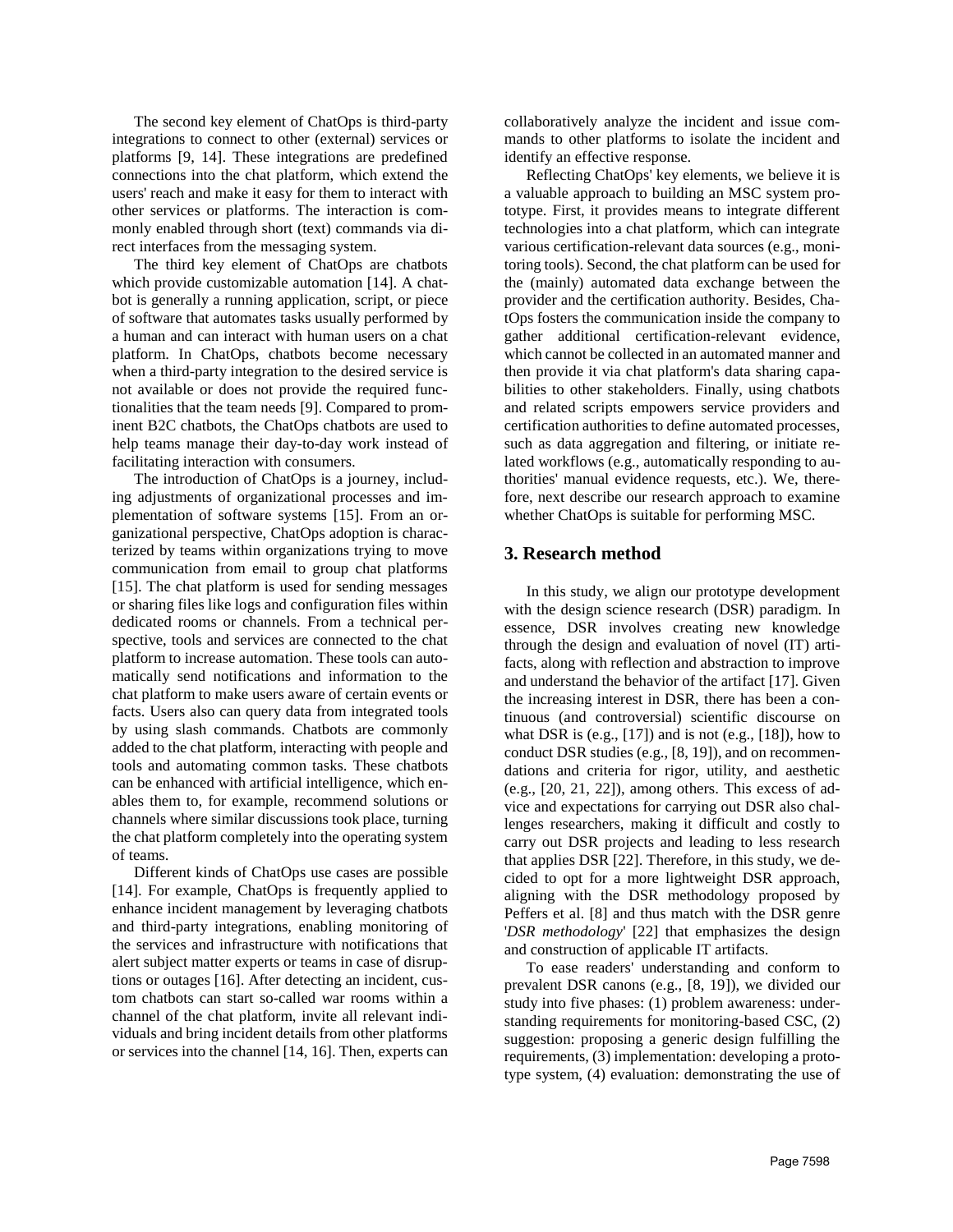and evaluating the artifact, and (5) drawing conclusions. Each phase tackles a critical sub-question of the overall DSR study, and we will therefore report our research steps taken in the following sections in more detail. Note that we rather applied an iterative DSR approach [17]. We went back and forth between these phases and performed ongoing evaluations of our interim findings, following the design-evaluate-construct-evaluate pattern [20].

We choose cloud services as an example research context to align with prior research on CSC, which mainly focuses on cloud services and because cloud services are highly dynamic. Hence, cloud consumers will greatly benefit from means enabling continuous assurance. A prototype implementation was selected to check whether a ChatOps approach can verify that cloud services conform to a defined set of certification criteria and elaborate on the ease of use, efficiency, and implementation effort.

## **4. Problem awareness: Requirements for monitoring-based CSC**

We first examined the problem domain and reviewed extant research on CSC to understand the design problem and define objectives that our prototype should fulfill (activity 1&2 [8]). Since service providers still struggle to implement a suitable system for CSC due to the high complexity and demanding interplay with certification authorities [5], this work focused on a ChatOps-based implementation of an MSC system as a design artifact. We, therefore, aim to design and develop an IT system that builds on the key elements of ChatOps (i.e., chat platform, third-party integrations, and chatbots) to gather and transmit certification-relevant data in an automated manner. In contrast to traditional certifications' manual processes, (semi-)automated collection, analysis and transmission of certification-relevant data enable certification authorities to actively detect and investigate critical defects as they occur, ultimately increasing the reliability of certifications.

Literature on MSC already provides rich guidelines and descriptions on how to design MSC systems. This study aligns with the meta-requirements (MRQs) for CSC monitoring systems determined by Lins et al. [7], clustered into five categories in line with the layered client-server architecture pattern used by traditional monitoring system architectures. MRQs specify a class of goals that a design artifact should fulfill. We selected a subset of MRQs, including at least one MRQ from each category.

We align with two MRQs from the data-gathering layer that focus on the gathering of all certificationrelevant data (i.e., refer to DGL1 [7]) by leveraging the cloud service provider's existing monitoring technologies to enable CSC (DGL2). Further MRQs were selected from the application layer and are concerned with enabling aggregation (AL1) and filtering (AL3) of the gathered data so that certification authorities can focus on the necessary amount of information in a consolidated form. In addition, our prototype should archive both the collected and processed monitoring data for certain periods to identify criteria deviations or conduct trend analyses (DL1, data layer). In addition, our MSC system should enable the continuous provision and transmission of certification-relevant information to the certification authority (IL1, interface layer) while ensuring data security during the exchange (IL2). Finally, we also adopt two non-functional MRQs, requesting that MSC systems achieve a high degree of automation (NF1) and adaptability (NF2) to be efficient, cost-effective, and increase the transparency of the CSC process. Taken together, these MRQs become the objectives that we want to achieve when designing and implementing our prototype. We acknowledge that the remaining MRQs proposed by Lins et al. [7] are highly relevant but relate to ensuring data protection, integrity, and auditability, which should be addressed once the technical feasibility of using a ChatOps approach has been proven.

Next, the scope of the MSC system needs to be determined. MSC generally concerns the continuous verification that cloud services comply with a set of certification criteria. Thus, an MSC system must specify which criteria can be automatically validated by gathering and providing corresponding data. Several criteria catalogs can be used to certify cloud services, but only a few consider continuous attestations. One promising exception is the cloud security attestation *'Cloud Computing Compliance Criteria Catalogue (C5)'*, which was developed by the German Federal Office for Information Security and combined several security standards and related criteria catalogs (e.g., ISO/IEC 27001). Given its international recognition and compatibility to continuous attestations, we selected a subset of criteria from the C5 attestation that our design artifact should verify.

The selected subset is composed of four certification criteria of the area secure service operations (criteria ID OPS-02, OPS-13, OPS-17, OPS-21, refer to the C5 criteria catalog for more details) and two certification criteria of the area security incident management (SIM-02, SIM-03). The subset of criteria was selected because these relate to logging (OPS-13), monitoring (OPS-02, OPS-17), and communication with relevant stakeholders (OPS-21, SIM-03) as core functionalities which could also be used for criteria of other areas in an adapted form, ultimately allowing us to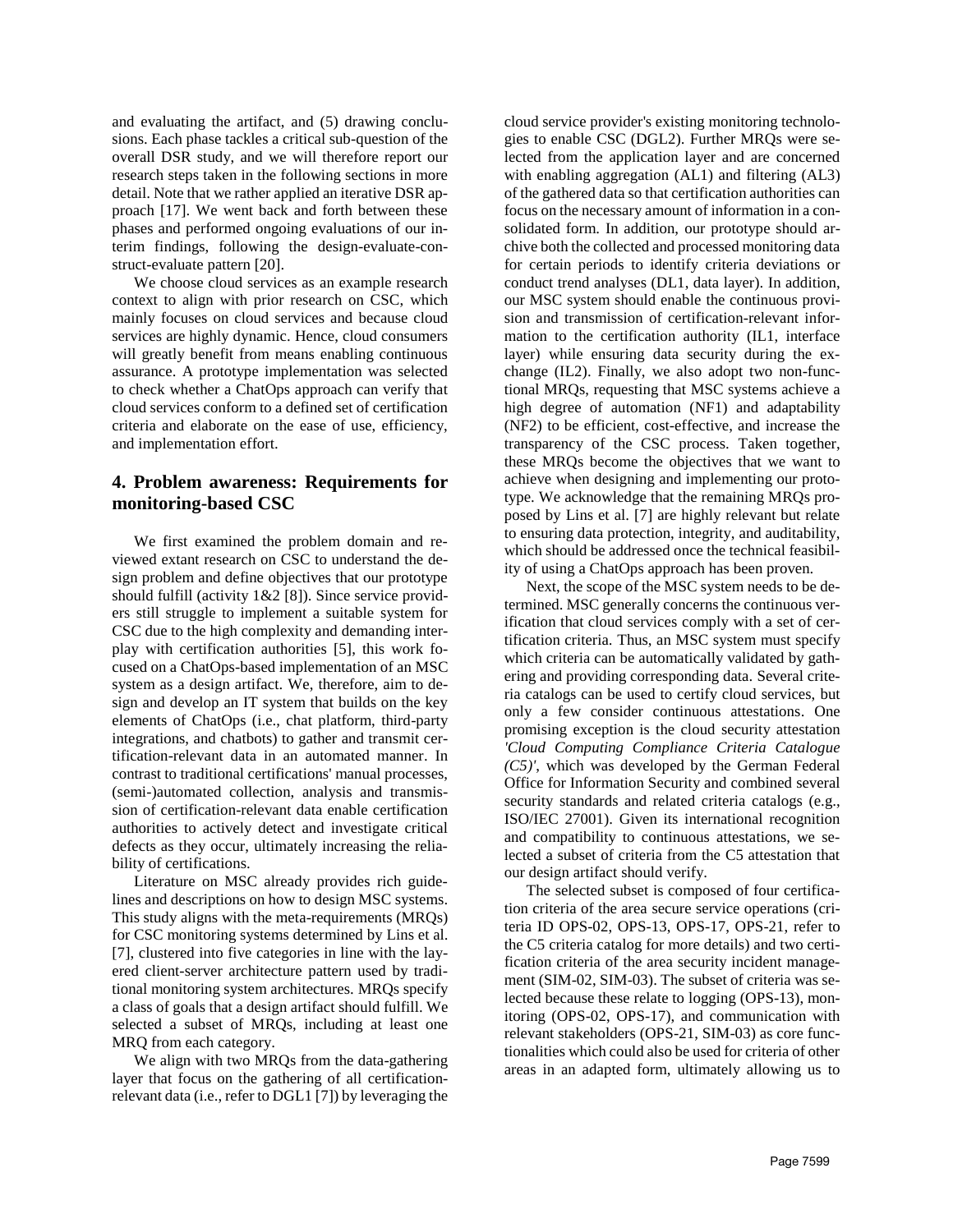conclude the general use of ChatOps for MSC. Furthermore, criteria relating to secure service operations area were selected because ensuring service availability is one of the most frequently required criteria in cloud service certification (OPS-02, OPS-17). We further added SIM-02 and SIM-03 relating to incident management because it is one of the common use cases for ChatOps.

#### **5. Suggestion: Prototype architecture**

In the suggestion phase (activity 3 [8]), we formulate a tentative design for our MSC prototype [\(Figure](#page-5-0)  [1\)](#page-5-0). On the one hand, there is the live cloud system, and on the other hand, there is the MSC system building on ChatOps' key elements, both operated inside the trusted cloud infrastructure. The live cloud system includes IT resources and applications, and services offered by the cloud service provider.

The MSC system should leverage monitoring software running on the live cloud system, including IT infrastructure monitoring systems, monitoring tools, and plugins to gather relevant data (fulfilling (ful.) DGL1 and DGL2). Building on ChatOps' key element of third-party integration, available monitoring software should be connected to the MSC system. Thirdparty integration can be achieved by directly accessing offered monitoring APIs or applying an agent-based architecture model that comprises teams of intelligent software agents distributed to each cloud live system and respective monitoring software. Using such an agent-based architecture enables efficient integration of additional monitoring software, increasing MSC systems' adaptability (ful. NF2). The MSC system includes a database to store the gathered data from the cloud system, using flexible and adaptive data storage technologies (ful. DL1 and NF2).

Furthermore, the MSC system comprises data analysis, service-focused aggregation (e.g., aggregating data to summarize the operation of one service; ful. AL1), filtering (ful. AL3), and visualization functionalities (ful. IL1). On top of these data processing functions, the MSC system includes an alerting function

that can automatically alert based on defined thresholds when data analysis has revealed deviations from expected behavior.

A chat platform is used as the interface for the MSC system (ful. IL1). This chat platform includes several chatbots that can access the MSC system's functionalities to achieve a high degree of automation (ful. NF1). Finally, an access control component is built into the chat platform to control that users, who could be the internal team, the certification authority, or cloud service customers, can access only the relevant information (ful. IL2). Data transmission should be encrypted to increase security and prevent sensitive data leakage (ful. IL2).

To continuously verify cloud service's adherence to the six selected certification criteria, we designed 16 different functionalities. These functionalities include the gathering and analyzing capacity (e.g., CPU, RAM, disk utilization) and availability metrics of cloud services and their underlying IT resources and stakeholders' information about the availability and the exceedance of certain thresholds (ful. OPS-02). Apart from the cloud services themselves, metrics related to the individual components of the monitoring and logging system need to be gathered, analyzed, and alerted in case of unreachability (ful. OPS-17). In addition, logs regarding the services and their underlying IT resources need to be gathered and analyzed to determine deviations from expected behavior and inform the relevant stakeholder about the irregular events (ful. OPS-13). However, the stakeholder should not only be automatically informed about incidents that affect them but should also be kept up to date on the status of the incident and informed about its resolution with the actions taken (ful. OPS-21). The last derived functionalities concern security as the prototype should enable the automatic identification and processing of security incidents (ful. SIM-02). Furthermore, the prototype should also allow for documentation of the processing and resolution of security incidents with the subsequent provision of the documented resolution to the affected customer (ful. SIM-03).



<span id="page-5-0"></span>**Figure 1. Abstract architecture for an MSC system with the ChatOps approach**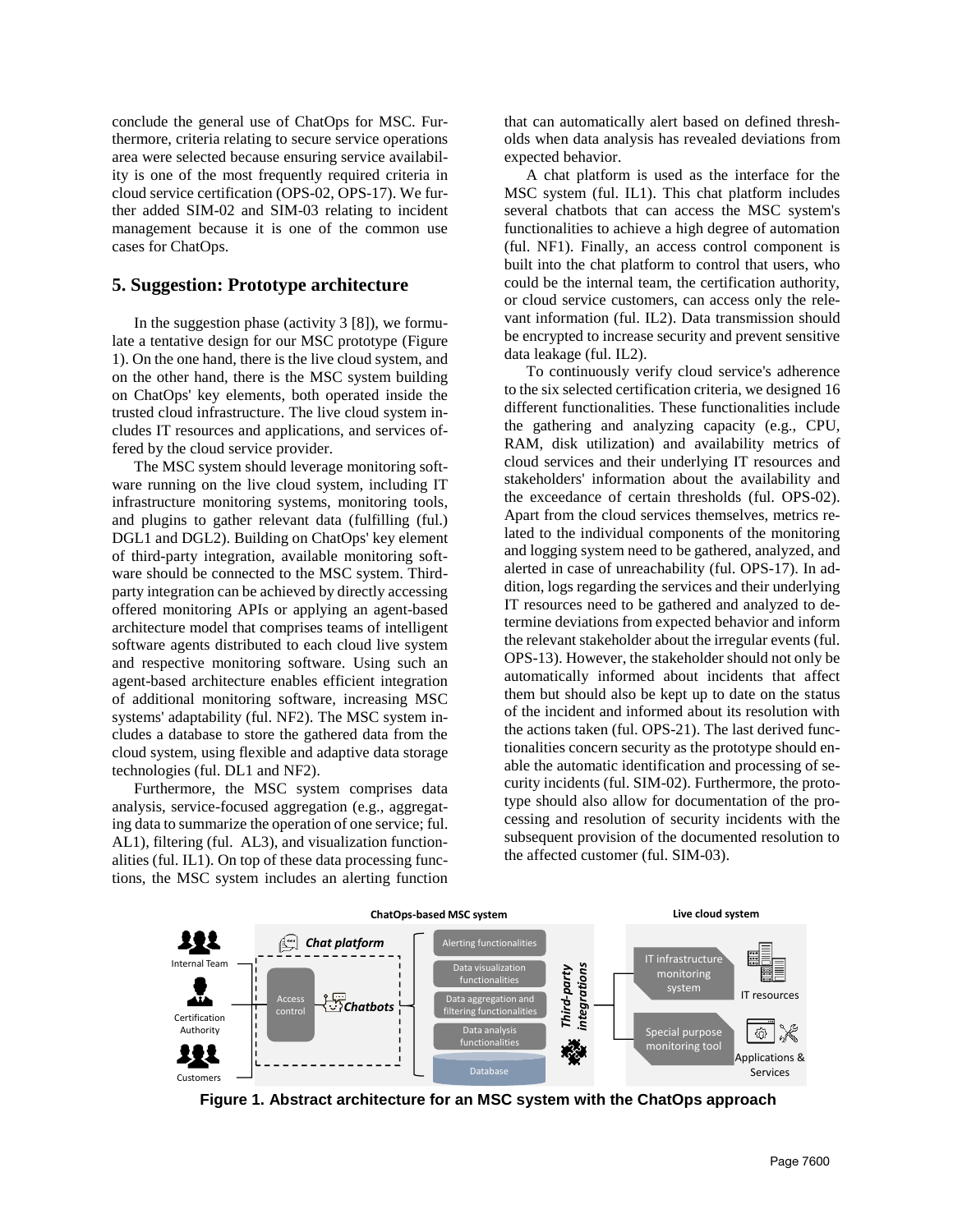## **6. Implementation: Prototype development**

For developing the prototype, specific technologies for each component of the tentative design were required (activity 3&4 [8]; refer to [Figure 2\)](#page-6-0). To create a realistic scenario for the prototype, we decided to implement the prototype for a simulated cloud service provider that offers SaaS while using the infrastructure of another cloud service provider that offers PaaS. For the cloud service provider offering PaaS, Amazon Web Services (AWS) was chosen because AWS is one of the market leaders and is frequently used as underlying infrastructure. For the software services offered by the simulated cloud service provider, two different ways of deploying sample applications were used to verify that they are compatible with the ChatOps approach. These were Docker and Kubernetes, two of the most popular methods for deploying applications in cloud computing.



**Figure 2. Prototype overview**

<span id="page-6-0"></span>Because the MRQs demand that existing monitoring technologies are leveraged to gather relevant data (i.e., DGL2), the selected monitoring tools for the prototype should be widely adopted to enhance generalizability. We, therefore, selected prominent and reputable monitoring systems, as reported by the end-user technology radar. We chose Prometheus as a monitoring and alerting tool, Grafana as a technology for creating observability dashboards, and the Elastic Stack, which deals with real-time analysis and visualization of log data.

For the chat platform used as the interface of the MSC system, Slack was chosen because it is one of the most popular chat platforms used for ChatOps [9]. Slack offers a variety of third-party integrations and hosted chatbots. For the prototypical implementation, the chatbots Hubot and BotKube were used. Hubot is currently one of the most well-known chatbots with the most extensive list of scripts for managing services and infrastructure [9]. The BotKube chatbot enables interaction with a Kubernetes cluster. These two chatbots were integrated by obtaining an access token based on the OAuth 2.0 authorization flow offered by Slack. Furthermore, the prototypical implementation relies on Slack's feature of protected data transmissions with the TLS 1.2 encryption protocol to ensure data security during the exchange.

The development of the prototype started with the setup of the IT resources within the AWS cloud computing platform. Therefore, three EC2 instances were launched. One of these instances was hosting a sample docker application and exposing it as a cloud service. The second instance was used to install the necessary monitoring tools (e.g., Prometheus, Grafana, Alertmanager, Blackbox exporter) and the Hubot chatbot. On the third instance, another Prometheus and Alertmanager instance was installed to observe the server with all monitoring tools to detect its unavailability. Apart from AWS resources, a Minikube Kubernetes cluster was installed on a local machine to vary the hardware. The Minikube Kubernetes cluster was used to set up a sample Kubernetes application, BotKube, the Elastic-stack, and the Falco-exporter required to identify security incidents in the cluster. The Prometheus node exporter was installed on all EC2 instances and the local machine to gather availability and capacity metrics (e.g., CPU, RAM, disk utilization).

Next, we set up Slack and configured five different channels based on the different topics handled by the objectives of the prototype. These topics included general alerts (e.g., availability and capacity alerts), log alerts, and security incidents for the internal team. Furthermore, channels for the certification authority and the customer were created to provide information to them. Slack's access control and access policy features provided all relevant stakeholders access to their required channels. Besides the used simple username and password authentication, Slack offers the setup of SAML SSO with providers like OneLogin or Okta,

After the initial installation and setup of the individual components, several components required further configuration to enable communication with other components and enable the desired functionalities. One of these components included Prometheus, which required the definition of both the objects that should be monitored and the alert rules, which specified scenarios with unexpected behavior that would require attention and an alert. The objects that should be monitored were specified by their respective URL and included all monitoring system components and the two example cloud services. Because the implemented cloud services do not expose Prometheus metrics, the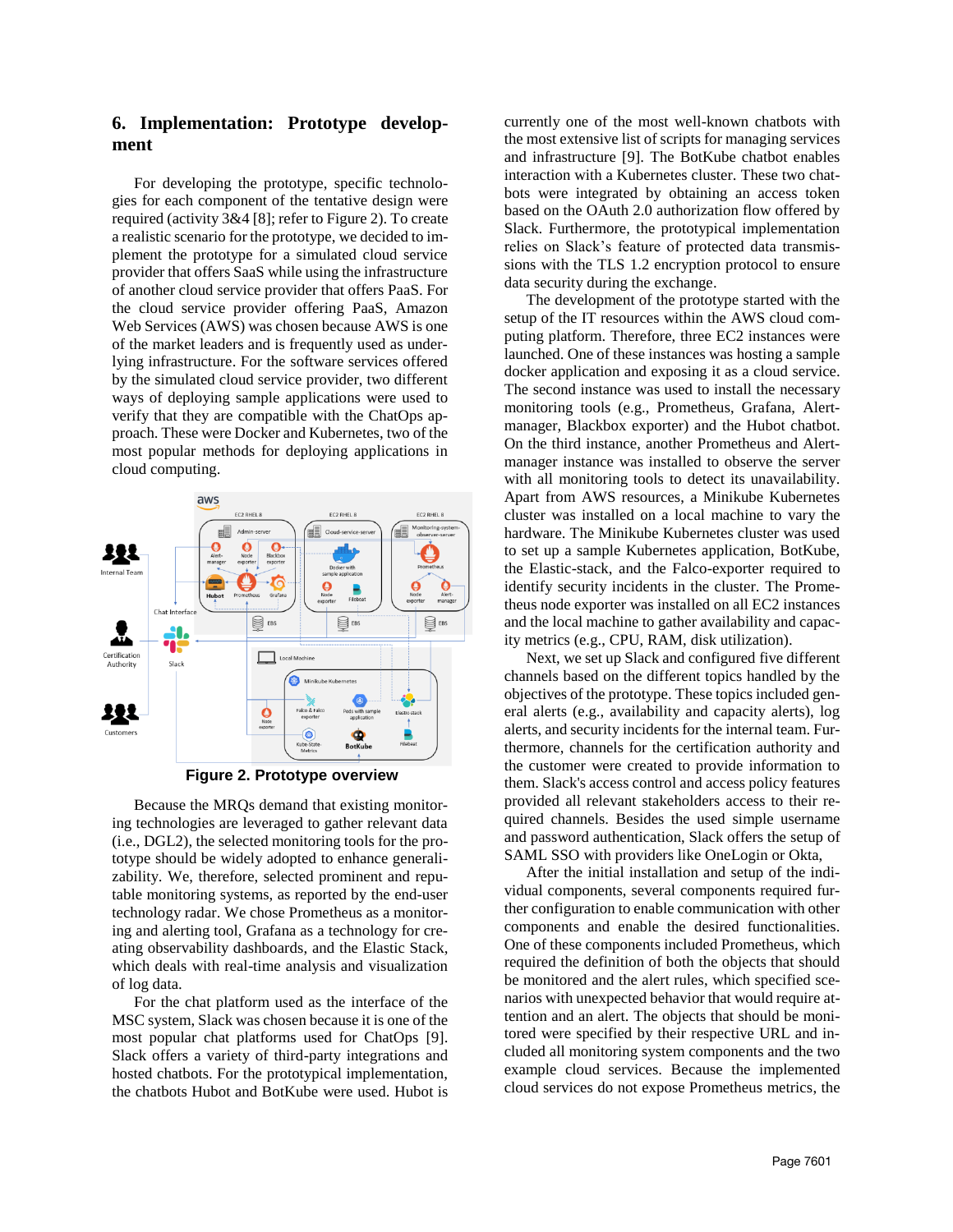Blackbox exporter performed HTTP requests to check their availability. The defined alert rules are concerned with the capacity metrics, such as CPU, RAM, disk utilization, and the availability of the cloud services, their underlying infrastructure, and the components of the monitoring and logging system. For each alert rule, an expression was defined in PromQL syntax that specifies the condition to be fulfilled for a certain period to send an alert. Within the alert rule, a destination was specified to send alerts to different channels within Slack. The actual mapping of a destination name to a specific Slack channel is done by the Alertmanager, responsible for communicating the provisioned activated alert from Prometheus to Slack.

In addition, the ELK stack had to be configured, as the paths of the necessary log files to be collected had to be provided, and alert rules were created within Kibana to detect deviations in the logs. Furthermore, the previously prepared Slack channel regarding the logs was created as a connector in Kibana by providing its API URL to send the alerts to Slack.

The last two components that required further configuration were the BotKube and Hubot chatbots. Both of them were connected to Slack by providing a generated Slack API token to their configuration file. Once a connection was established, creating the actual automation scripts for specific tasks related to the objectives of the prototypical implementation began. Overall, three different automation scripts were created. These included providing information about the availability of the cloud services automatically and on manual requests and a script that helped the internal team inform and update the certification authority and the customers about security incidents.

#### **7. Evaluation: Prototype assessments**

Following an iterative design science approach and the design-evaluate-construct-evaluate pattern [20], we continuously evaluated the results of each phase (activity 5 [8]). For instance, we elaborated on whether our tentative design developed in the suggestion phase fulfills the MRQs; and we critically evaluated whether our prototype implementation aligns with the tentative design. Finally, we performed comprehensive functional and non-functional evaluations to analyze the technical feasibility of our MSC system and the suitability and usefulness of using a ChatOps approach.

Eight test cases were created for the functional evaluation to cover all the required functionalities derived from the objectives. One test case, for example, dealt with the shutdown of the sample application to simulate the unavailability of the cloud service. As a result, three alerts were automatically generated. The

first one informed the internal team regarding the unavailability of the sample application [\(Figure 3\)](#page-7-0). The other two alerts informed the certification authority and the customer after 15 minutes of continuous unavailability as it could, for example, be demanded in an SLA between the cloud service provider and the cloud service customer.



**Figure 3. Unavailability alert** 

<span id="page-7-0"></span>Another test case checked whether the certification authority is automatically informed about the availability of the cloud service every 24 hours. The result of the check was that every 24 hours, the certification authority was provided with a percentage of the average availability of the cloud service and the corresponding Grafana graph in a PDF file and the raw data in a JSON file. The certification authority can use this data for internal, automated analyses regarding certification compliance.

Overall, all eight test cases for the functional evaluation validated the expected behavior and can thus be considered successful. Hence, our prototype generally enables the verification of the selected certification criteria in an automated manner and provides the certification authority with transparent information.

Next, we assessed the prototype based on nonfunctional requirements as well. First, the prototype's ease of use was analyzed by discussing how end-users interact with the prototype. We perceived a high level of user-friendliness because users can directly interact with the chat platform Slack to interact with the chatbots, send commands or get in touch with other stakeholders. Chat platforms like Slack are now well-established and used by many people, which means that end-users do not have to get used to a new interface. Furthermore, end users can interact with the prototype in natural language by integrating the chatbot Hubot, which listens to requests to perform (complex) tasks.

Another criterion for evaluation is efficiency, relating to how efficiently the developed prototype supports the verification of the conformity of cloud services with a set of certification criteria. The prototype (semi-) automates various tasks needed for CSC. On the one hand, there are automatic gathering and analysis processes concerning certification-relevant information from the cloud services and their underlying IT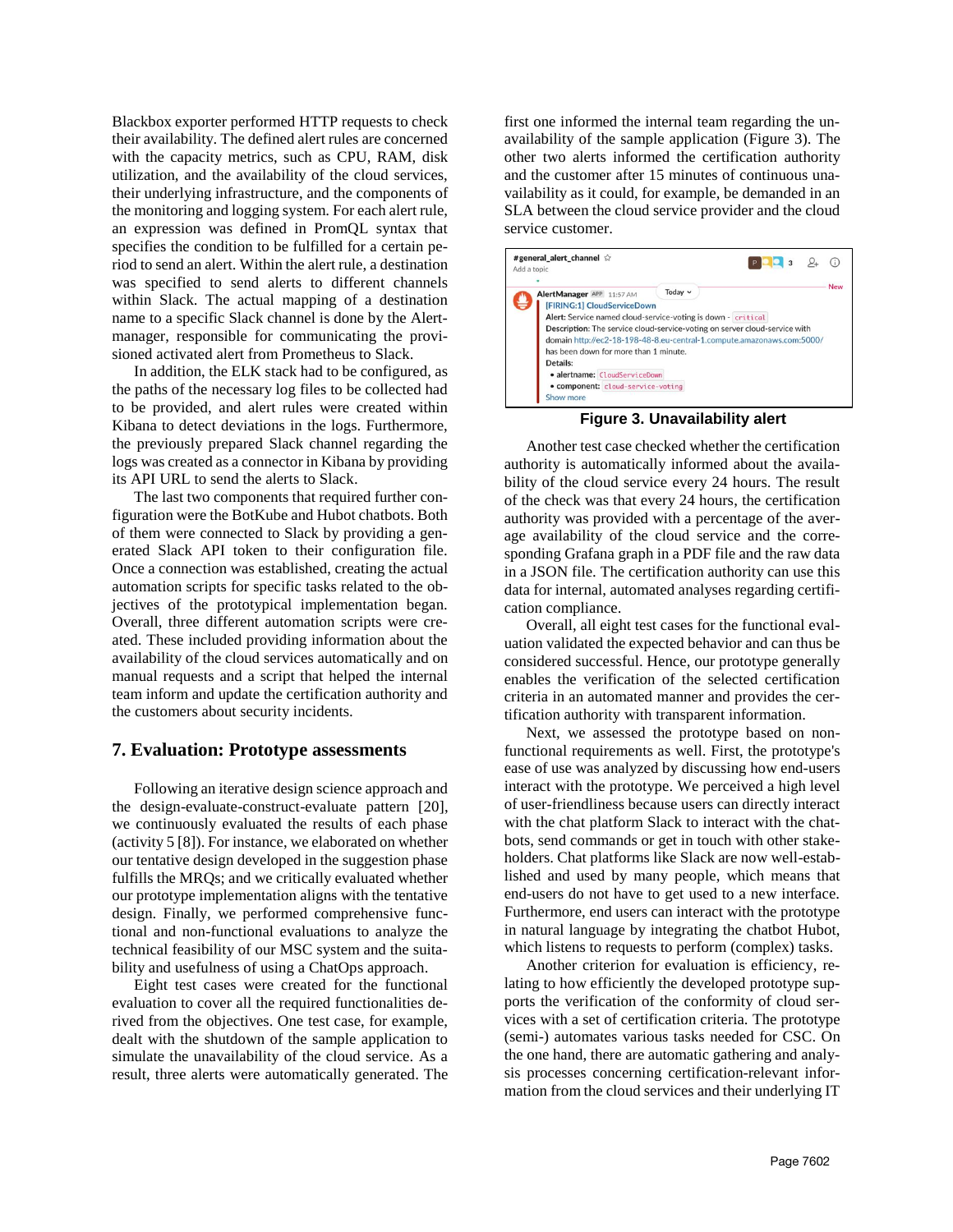resources. Through the subsequent automated alerting and information provisioning, relevant stakeholders are informed about the incident or unexpected behavior without human intervention. On the other hand, there is still manual processing of incidents required. Nevertheless, these analyses are supported by automatic mechanisms, such as requesting additional analyses via chatbots on demand. Given the high degree of automation, service providers and certification authorities can save time and effort, so we conclude that the efficiency can be rated as high.

Finally, we assessed the effort required by cloud service providers and certification authorities to implement the ChatOps approach for performing MSC. The effort for the cloud service provider depends heavily on the extent to which it can already meet the certification criteria because it has already collected the certification-relevant information in the course of operating the cloud service. Furthermore, it must be considered whether the cloud service provider is familiar with the fundamental ChatOps approach. Generally, implementing the ChatOps approach for performing monitoring-based CSC represents a high initial effort for the cloud service provider, especially if the provider is new to ChatOps and has not yet collected much of the data relevant to certification. This is because the cloud service provider has to find and set up an appropriate tool or method for gathering certification-relevant data for each certification criterion, create alert rules to detect irregular events, and write scripts for the tasks that the chatbots will automate in operation. After the initial setup, however, the effort is minimized by the high degree of automation and adaptability as new exporters can be easily integrated into the solution. For the certification authority, the effort relates mainly to specify in which form and frequency the evidence for the criteria is required. Afterward, a certification authority can perform automated data analyses to attest the certification adherence.

### **8. Conclusion**

**Principal Findings.** This study designed and developed a ChatOps-based prototype to clarify how to perform monitoring-based CSC since cloud service providers and certification authorities still struggle to transfer novel knowledge on CSC into practice.

Our iterative evaluations support our propositions that a ChatOps approach is a suitable means in achieving CSC. Our tentative design and the resulting prototype incorporate the three key elements of ChatOps to achieve our design goals and several advantages for service providers and authorities. Our prototype shows that a chat platform eases and automates the collaboration and communication between service providers

and certification authorities by not only providing certification-relevant information in an automated fashion but also enable direct communication between employees. For example, a service administrator may directly comment and explain why certain criteria deviation appeared, for instance, due to service maintenance or false positives. Such direct feedback is highly valuable for certification authorities because they perform further (spot check) analyses on non-conformities to understand the reasons and rationales before deciding regarding certification suspension.

Implementing chatbots not only enables the automation of MSC functionalities, such as automated data gathering and aggregation but also provides certification authorities means to perform on-demand auditing. A ChatOps-based MSC system also enables certification authorities to develop their own chatbots that automatically analyze provided data. Certification authorities then do not have to set up their own CSC infrastructure but rely on the providers' chat platform.

Despite all the benefits ChatOps entails, there are a few things to consider to exploit ChatOps' potential fully, such as the signal-to-noise ratio, which is concerned about the ratio between meaningful insights and the potential overload of conversations and alerts, referred to as noise [9]. When the chat platform is constantly updated with new information that needs to be absorbed and processed, it can become hard to follow conversations and maintain awareness of what is going on, consequently doing more harm than being good to productivity. To find the right signal-to-noise ratio and avoid alert fatigue, the alert settings should constantly be adjusted such that all alerts are actionable and redundant alerts are reduced. A ChatOps-based approach also requires high efforts for initial setup. A novel MSC system has to be configured individually since each service infrastructure has its unique composition. Thus, in contrast to test-based CSC approaches that provide higher generalizability and reusability, deploying the same MSC system to novel services might be limited.

**Implications for Research and Practice.** Our study contributes to extant research on CSC and practice. First, we prove the technical feasibility of an MSC system by developing and evaluating a prototype, thereby complementing monitoring-based CSC research and answering research calls (e.g., [5]). More importantly, we clarify how to perform and implement monitoring-based CSC by building on the novel ChatOps approach. Our tentative design, prototype, and evaluation illustrate that ChatOps' key elements are suitable and useful means to support the process of CSC, such as automated data gathering and transparent information provisioning to certification authorities. With our tentative design, in particular, we guide